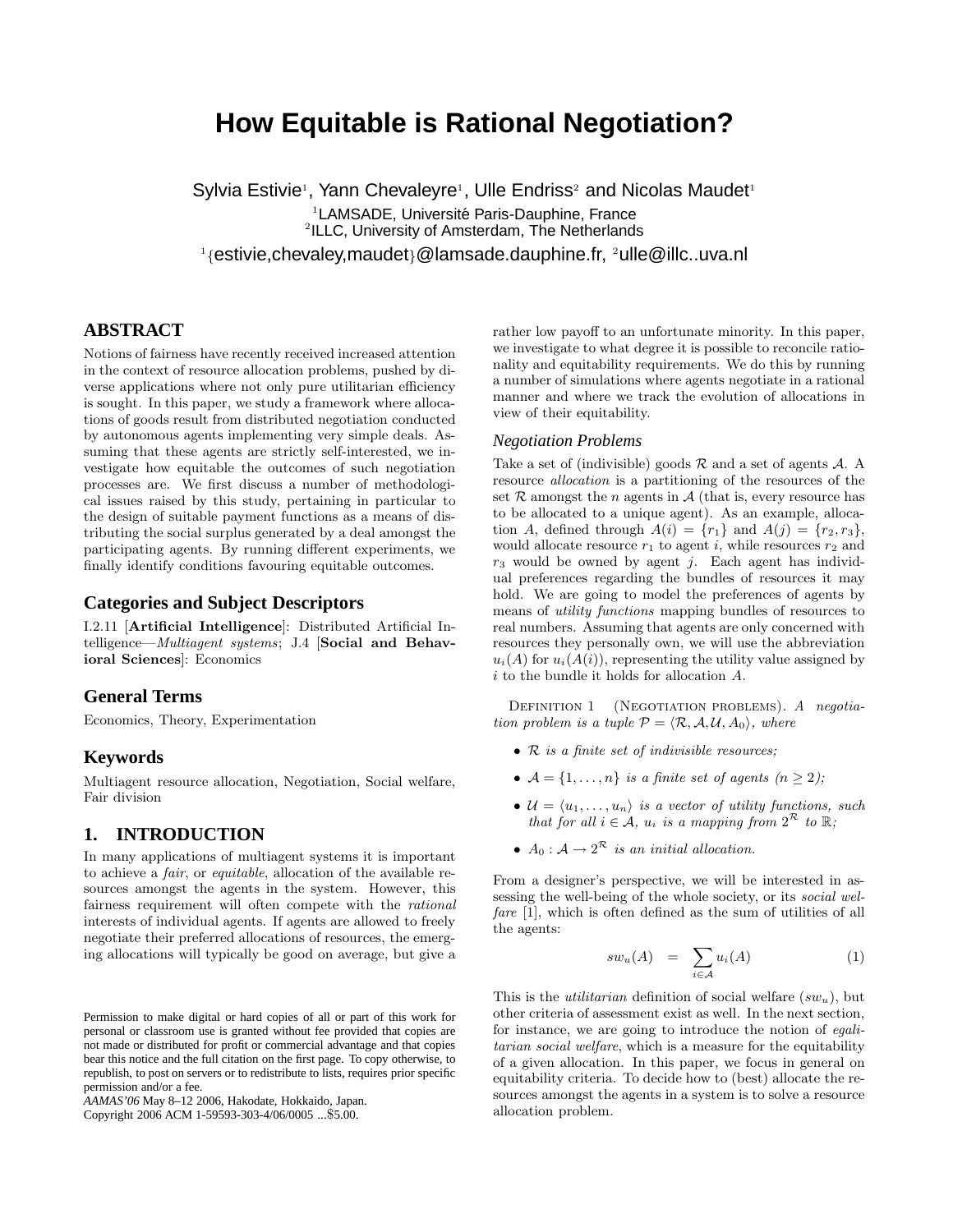Resource allocation problems are typically addressed from a centralized point of view (this is the case for instance in combinatorial auctions [4]). When no central authority is available, or when the computational burden would overwhelm a single agent, this approach is not well suited. A different approach, advocated by several authors [15, 7, 5], consists of distributing this process.

#### *Distributed Approach*

In the distributed perspective, instead of trying to centrally compute the optimal allocation, we shall progress in a stepwise manner towards an optimum. To do so, agents may agree on a deal to exchange some of the resources they possess. It transforms the current allocation of resources A into a new allocation  $A'$ ; that is, we can define a deal as a pair  $\delta = (A, A')$  of allocations (with  $A \neq A'$ ). When such a deal improves the utilitarian social welfare  $(i.e.$  when  $sw_u(A') > sw_u(A)$ , we say that it is socially beneficial. Note that a single deal may involve the displacement of any number of resources between any number of agents. This level of generality is hardly realistic in practice. Sandholm [15] has proposed a typology of different types of deals, such as swap deals involving an exchange of single resources between two agents or cluster deals involving the transfer of a set of items from one agent to another. In this paper, we shall only consider the simplest type of deals (1-deals), i.e. those involving only a single resource (and thereby only two agents). The set of agents involved in the deal  $\delta$  will be denoted as  $\mathcal{A}^{\delta}$ .

The above is a condition on the *structure* of a deal. Other conditions relate to the acceptability of a deal to a given agent. We assume that agents are rational in the sense of aiming to maximise their individual welfare. Furthermore, agents are assumed to be myopic. This means that agents will not accept deals that would reduce their level of welfare, not even temporarily, because they are either not sufficiently able to plan ahead or not willing to take the associated risk (see also [15] for a justification of such an agent model). Also agents will not behave strategically by, for instance, postponing a rational deal in the hope of finding an even better opportunity. We will, however, permit agents to enhance deals with monetary side payments, in order to compensate for a possible loss a utility. This is modelled using a so-called payment function  $p : A \to \mathbb{R}$  satisfying  $\sum_{i \in A} p(i) = 0$ . A positive value  $p(i)$  indicates that agent i pays money, while a negative value means that that agent receives money. In summary, the following rationality criterion will define the acceptability of deals:

DEFINITION 2 (RATIONALITY). A deal  $\delta = (A, A')$  is individually rational iff there exists a payment function p such that  $u_i(A') - u_i(A) > p(i)$  for all  $i \in \mathcal{A}$ , except possibly  $p(i) = 0$  for agents i with  $A(i) = A'(i)$ .

The following result, due to Endriss et al. [7], makes the connection between the local decisions of agents and the global behaviour of the system explicit:

LEMMA 1. A deal  $\delta = (A, A')$  is individually rational iff  $sw_u(A) < sw_u(A')$ .

A corollary of Lemma 1, originally due to Sandholm [15], is that any sequence of rational deals will eventually result in an allocation of resources with maximal social welfare.

However, deals involving any number of agents and resources may be required to do so [15, 7]. In particular, 1-deals alone are certainly not sufficient for negotiation between agents that are not only rational but also myopic. Of course, for some particular negotiation problems, rational 1-deals will be sufficient. This is, for instance, the case when all agents are using *modular* utility functions  $[7].^1$ 

#### *Paper Overview*

The remainder of this paper is structured as follows. Section 2 presents the challenges posed by the study of egalitarian outcomes of distributed negotiation. Different types of payment functions are then introduced (Section 3), and we discuss how the choice of a particular function would affect the egalitarian nature of negotiation outcomes. Our experimental setup is introduced in Section 4. We then report results on different series of tests, both in modular (Section 5) and non-modular domains (Section 6). Section 7 concludes.

# **2. EGALITARIAN FRAMEWORK**

While the utilitarian interpretation of the concept of social welfare is the definition usually adopted in the multiagent systems literature [16, 17], there are also several other formal tools for assessing the level of welfare of a society of agents that have been developed in the socio-economic sciences [1, 3, 12] and that have potential applications in the context of multiagent resource allocation as well [7].

#### *Efficiency and Fairness*

The well-known Pareto condition and the utilitarian social welfare ordering address the *efficiency* of an allocation of resources. In many situations, however, the efficiency of an outcome alone is not sufficiently accurate a criterion to assess the quality of an allocation of goods. Rather, the quest for efficiency needs to be balanced with certain fairness requirements.

This is, for instance, the case when a multiagent resource allocation system is used to automatically allocate airport slots to different airlines [9]: we want to minimise the overall delay of all flights (efficiency), without risking to completely ignore the requests of a particular flight that may be difficult to integrate into the current schedule (fairness). Another example are reverse combinatorial auctions for industrial procurement, where a single buyer solicits offers for, say, the parts required to assemble 500 cars [8]. Here it may be in the interest of the buyer to try to contract deals with more than one seller, even when that agreement does not entail the lowest possible price, in order to avoid being dependent on the good will of a single provider. This kind of safety constraint (from the viewpoint of the buyer) may also be interpreted as a fairness requirement (from the viewpoint of the competing sellers). The case of earth observation satellites discussed by Lemaître et al. [10] offers a particularly interesting and original example. In this application, several stakeholder (e.g. countries) are jointly funding a satellite that is circling the earth and can take photos, subject to various technical constraints. Different stakeholders request different (and often incompatible) photos, and a solution needs to be found that is both efficient (in the sense of

<sup>&</sup>lt;sup>1</sup>A utility function is modular iff the utility assigned to a set of resources is always the sum of utilities assigned to its members.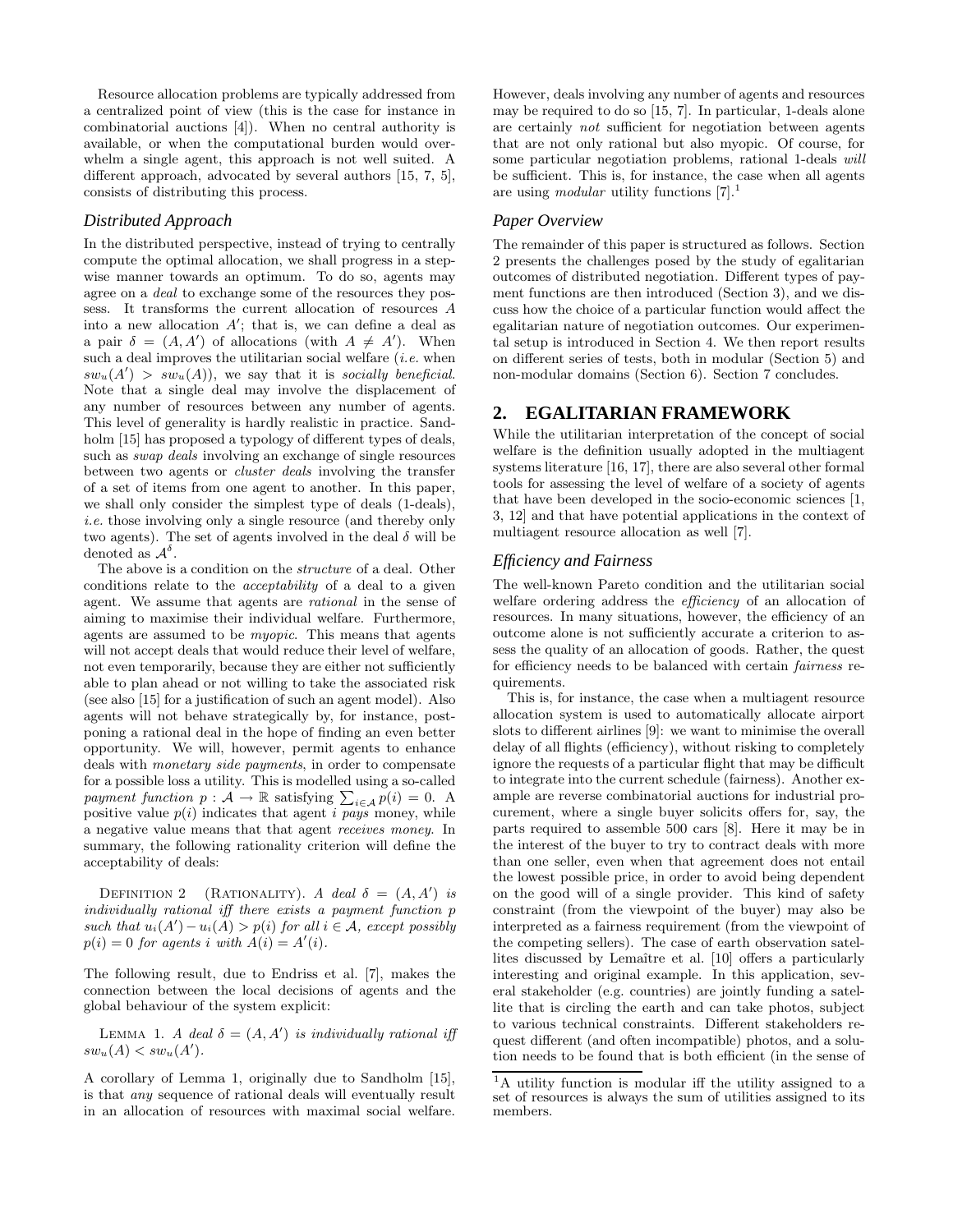exploiting the satellite as well as possible) and fair (in the sense of honouring an appropriate share of the requests of each of the stakeholders). Finally, Porter et al. [13] justify their study of fairness by invoking the following application: In many countries, in crisis situations, the state can commandeer diverse resources (e.g. aircrafts) from companies to cope with the emergency. However, this should be done in such a way that it minimizes the total true cost incurred by airline carriers (and by the state), and distribute this cost fairly amongst all carriers (so as not to penalize a carrier).

What these examples show is the relevance of notions such as fairness, equitability, or envy-freeness in many (diverse) applications. This paper will focus on what may be considered the most "basic" measure of the equitability of given allocations of goods, known as the egalitarian social welfare. The egalitarian social welfare is given by the utility of the agent that is currently worst off [1, 12]. That is, maximising egalitarian social welfare amounts to maximising the minimum utility in the system. This maxmin principle is also called 1-efficiency in the work of Porter et al. [13].

#### *Optimal Outcomes and Local Deals*

We are going to be interested in mechanisms that allow agents to reach an allocation with high (and ideally, maximal) egalitarian social welfare by means of a sequence of locally agreed deals. These deals should be local also and particularly in the sense that the agents should be able to decide locally within the group of agents about to agree on a given deal whether or not that deal should be deemed acceptable. In other words, we are not looking for just any algorithm to optimise with respect to egalitarian social welfare, but for a distributed negotiation scheme.

The first kind of deal we are going to consider are the individually rational deals introduced earlier. It is easy to show that individually rational deals alone are not sufficient to allow agents to find an allocation with maximal egalitarian social welfare in all cases (while, on the contrary, this is possible in the case of utilitarian social welfare [15, 7]). This can be seen in the following example. Assume there are two agents and two possible allocations  $(i.e.$  there may be just a single resource):

$$
u_1(A) = 5
$$
  $u_1(A') = 2$   
 $u_2(A) = 1$   $u_2(A') = 3$ 

Then  $A'$  has maximal egalitarian social welfare, but in case A is the initial allocation there is no individually rational deal leading from  $A$  to  $A'$  (because the amount of utility lost by agent 1 would be greater than the utility gained by agent 2).

Another approach would be to change the notion of individual rationality and to require agents to use a different criterion when deciding on the acceptability of a given deal. This idea has been followed in previous work where the class of so-called equitable deals has been proposed [7]. This criterion, which requires the minimum utility within the group of agents contracting a deal to increase, can guarantee convergence to an egalitarian optimum. However, as also pointed out in [7], this is not a precise criterion in the sense that it is still possible to contract further equitable deals after an allocation with maximal egalitarian social welfare has been found. In fact, it is impossible to design a deal acceptability criterion that would be precise in this sense. This is related to the fact that the egalitarian social welfare ordering is not

separable [12], which means that it is not possible to decide whether or not egalitarian social welfare has increased simply by looking at the utility levels of the agents that have experienced a change in utility after a deal. Hence, it is also not possible for the agents involved in a deal to locally verify whether the deal they are about to implement would affect egalitarian social welfare in a positive manner.

Besides such technical considerations, of course, the individual rationality criterion is also much more realistic than the idealised concept of equitable deals. Therefore, in the present paper, we are going to follow a different approach. Rather than designing agents that are "good" for egalitarian social welfare, we are going to study just how "bad" the standard utility-maximising agents are from an egalitarian point of view. To put it differently, we are going to analyse how egalitarian social welfare develops in a society where agents negotiate a sequence of individually rational deals.

#### *Egalitarian Social Welfare and Money*

Before getting further in that direction, we need to address the first challenge this approach poses. Typically, a social welfare measure does not take a monetary component into account. There is an obvious reason for that when utilitarian social welfare is concerned: the payment function  $p$  has been defined in such a way that the sum of payments is always zero. Hence, side payments can never change the sum of utilities, i.e. they can never affect utilitarian social welfare. Things are different for egalitarian social welfare. Not taking into account monetary payments would amount to assessing buyers as being more satisfied than sellers, whatever the price they pay to get the resource(s) may be. In the most extreme case, an agent selling all its goods for very good (high) prices (and thereby certainly being "happy") would still provoke a very low egalitarian social welfare (because its utility function defined over bundles of resources alone would return a zero value).

To circumvent this problem, payments have to be included into agents' utility functions. Let the balance of agent i be defined as the sum of all the payments  $p(i)$  of that agent paid out (or received, in the case of negative payments) during all previous deals. By Lemma 1, if agents only negotiate individually rational deals, no allocation can be visited more than once. So we can index an agent's balance with the name of the allocation in question:  $bal<sup>A</sup>(i)$  is the balance of agent i once allocation A has been reached. Then we define for each agent  $i$  a second utility function  $u'_i$  that combines the utility derived from the bundle of resources it currently holds and its monetary balance:

$$
u'_{i}(A) = u_{i}(A) - bal^{A}(i)
$$
 (2)

In the literature, such utilities are often called quasi-linear utilities, in which case  $u$  would be referred to as a valuation and  $u'$  as the actual utility [4]. The egalitarian social welfare of an allocation with money is now simply defined as the egalitarian social welfare with respect to the utilities  $u_i'$ :

$$
sw_e(A) = min{u'_i(A) | i \in \mathcal{A}}
$$
 (3)

## **3. PAYMENT FUNCTIONS**

For any given deal that is individually rational, there will be a range of possible payment functions (in theory, there are infinitely many, in practice the number will depend on the granularity of the currency used). This raises the question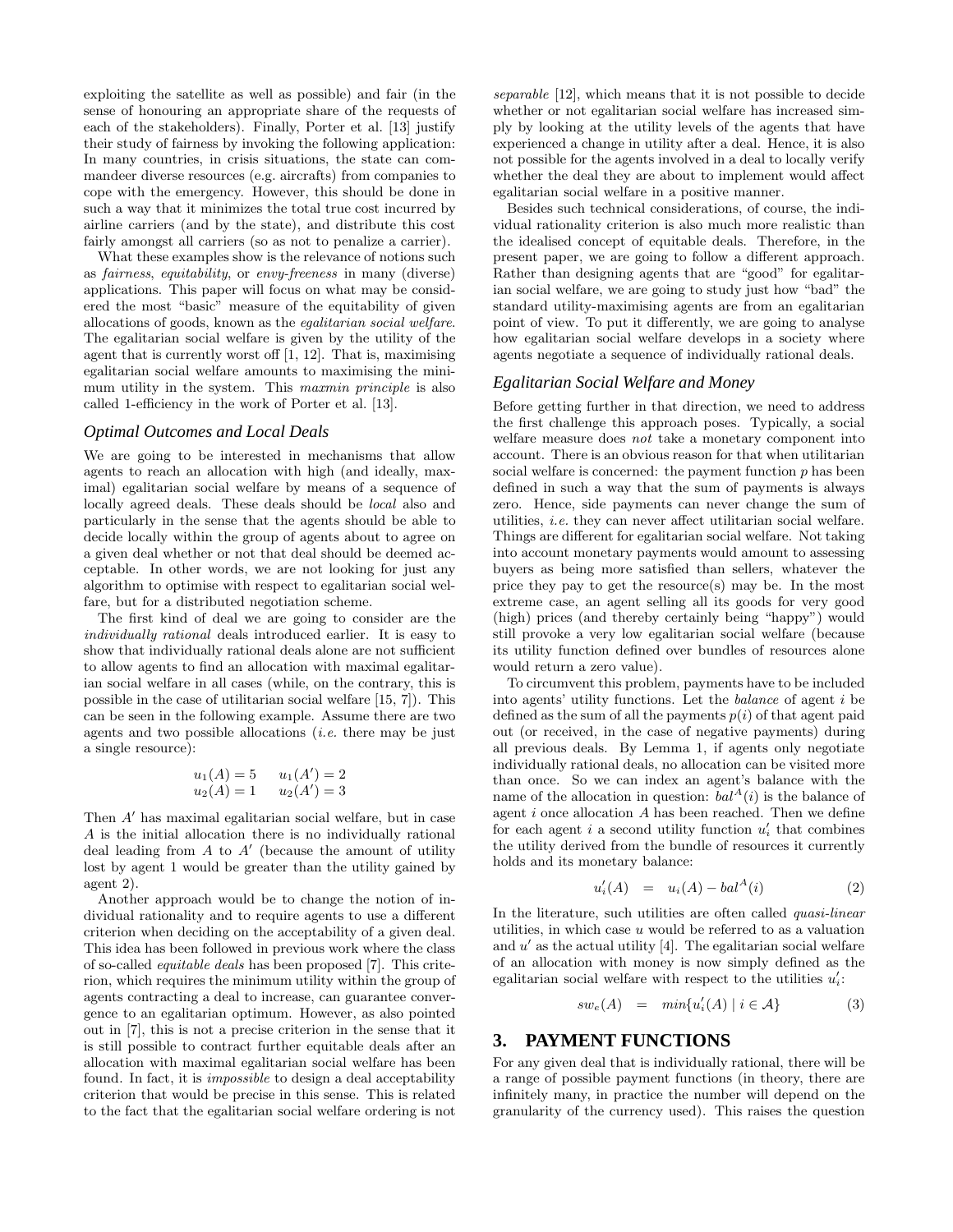what payments to implement in a simulation context, where agents do not actually negotiate prices with each other. Choosing a payment function  $p$  for an individually rational deal  $\delta = (A, A')$  means deciding how to distribute the social surplus  $sw_u(A') - sw_u(A)$  amongst the agents in the system. The only condition that the payment function has to meet is to ensure that side payments add up to zero.

Amongst these payment functions, some will ensure that any socially beneficial deal is indeed individually rational (and vice versa), that is that for each agent i involved in the deal, we indeed have  $u_i(A') - u(A) > p(i)$ : we shall call these rational-compatible payment functions.

#### *Locally Uniform Payment Function*

We begin with what we call the *locally uniform payment* function, which ensures an equal payoff amongst all the agents involved in the deal (and gives no payment to any of the non-involved agents):

$$
p(i) = \begin{cases} u_i(A') - u_i(A) - \frac{sw_u(A') - sw_u(A)}{|A^{\delta}|} & \text{if } i \in A^{\delta} \\ 0 & \text{otherwise} \end{cases}
$$

Note that these payments do indeed add up to 0 as required, and that each agent  $i \in \mathcal{A}^{\delta}$  receives the same positive payoff  $u_i(A') - u_i(A) - p(i) = \frac{sw_u(A') - sw_u(A)}{|A^{\delta}|}.$ 

The uniform payment function is not an arbitrary choice, but intended to be a reasonable approximation of actual payments that agents would agree upon in a real negotiation context (rather than a simulation). Equally dividing the social surplus amongst all the agents concerned also means maximising the product of individual payoffs. In the case of deals between just two agents, this corresponds to the result we would get if agents were to adopt the well-known Zeuthen strategy to negotiate the payments for a given deal [14]. This is true, at least, if we assume that agents calculate their "willingness to risk conflict" with respect to the payoff for the deal at hand (which is a reasonable assumption if agents have comparable levels of utility to begin with).

#### *Globally Uniform Payment Function*

The next type of payment that we introduce is one which ensures an equal payoff amongst all the agents within the society:

$$
p(i) = u_i(A') - u_i(A) - \frac{sw_u(A') - sw_u(A)}{|A|}
$$

Observe that this function is also rational-compatible (for the same reason that the locally uniform one is), although agents involved in deals will typically receive a much more modest share of the social surplus. Note that this payment function is not inequality reducing, but not inequality increasing either. By distributing the social surplus equally amongst all agents of the society, everyone simply benefits with any deal and enjoys the same welfare increase.

It is easy to see that with such a payment function, the egalitarian social welfare depends both on the gain of utilitarian social welfare during the entire negotiation, and on the initial satisfaction of the agents. More precisely, consider a sequence  $[A_0, A_1, \ldots, A_f]$  of allocations visited during a negotiation process. For all  $t \in \{0..f-1\}$ , we have (where

 $p_t(i)$  denotes the payment of agent i at time t):

$$
u_i(A_{t+1}) - u_i(A_t) - p_{t+1}(i) = \frac{sw_u(A_{t+1}) - sw_u(A_t)}{|\mathcal{A}|}
$$

Observe that:

$$
u_i(A_f) - bal^{A_f}(i) = u_i(A_0) + \frac{sw_u(A_f) - sw_u(A_0)}{|\mathcal{A}|}
$$

Thus, we finally have:

$$
sw_e(A_f) = min_i \left\{ \frac{sw_u(A_f) - sw_u(A_0)}{|\mathcal{A}|} + u_i(A_0) \right\}
$$

It is interesting to note that:

$$
sw_e(A_f) - sw_e(A_0) = \frac{sw_u(A_f) - sw_u(A_0)}{|\mathcal{A}|}
$$

This has two important consequences: first, the gain of egalitarian social welfare is proportional to the gain of utilitarian social welfare. Also, the optimal allocation(s) w.r.t. utilitarian social welfare is/are the same as the optimal allocation(s) w.r.t. egalitarian social welfare.

It should also be pointed out that in the case of two agents, locally uniform payment functions are of course equivalent to globally ones. As reported later on in this paper, we carried out experiments to find out from what number of agents on do locally uniform payment functions give rise to negotiations exhibiting significantly different outcomes (see Fig. 3).

#### *Fully Locally Equitable Payment Function*

In theory, it is possible to conceive an equitable payment function which would, at each step, compute a payment such that each agent (involved in the deal) would enjoy the same utility level after the deal has been achieved. This idea is very similar to that of fair imposition proposed in [13]. Such a payment would take the following form:

$$
p(i) = \begin{cases} u_i(A') - bal^A(i) - \frac{\sum_{j \in A^\delta} (u_j(A') - bal^A(j))}{|A^\delta|} & \text{if } i \in A^\delta \\ 0 & \text{otherwise} \end{cases}
$$

Note that here, the balance  $bal<sup>A</sup>(i)$  refers to the balance of the previous allocation  $(A)$ . The above must be read as follows: compute the restricted social welfare divided it by the number of agents involved (that would be the optimal repartition), then subtract the payment such that each agent reaches exactly that level of satisfaction. This is exemplified on the following example (assuming this is the first deal taking place, hence a balance of 0 for each agent):

$$
u_1(A) = 3
$$
  $u_1(A') = 2$   
\n $u_2(A) = 1$   $u_2(A') = 6$ 

The final allocation exhibits a restricted (utilitarian) social welfare of 8, hence 4 for each agent would be the optimal situation. This is obtained by computing the payment function which pays  $+2$  to agent 1 and  $-2$  to agent 2. However, such a payment would not always be rational: in many situations, the payment would be such that at least a self-interested agent would have no interest in implementing the deal. This is for instance the case on the following example:

$$
u_1(A) = 3 \quad u_1(A') = 2
$$
  

$$
u_2(A) = 1 \quad u_2(A') = 3
$$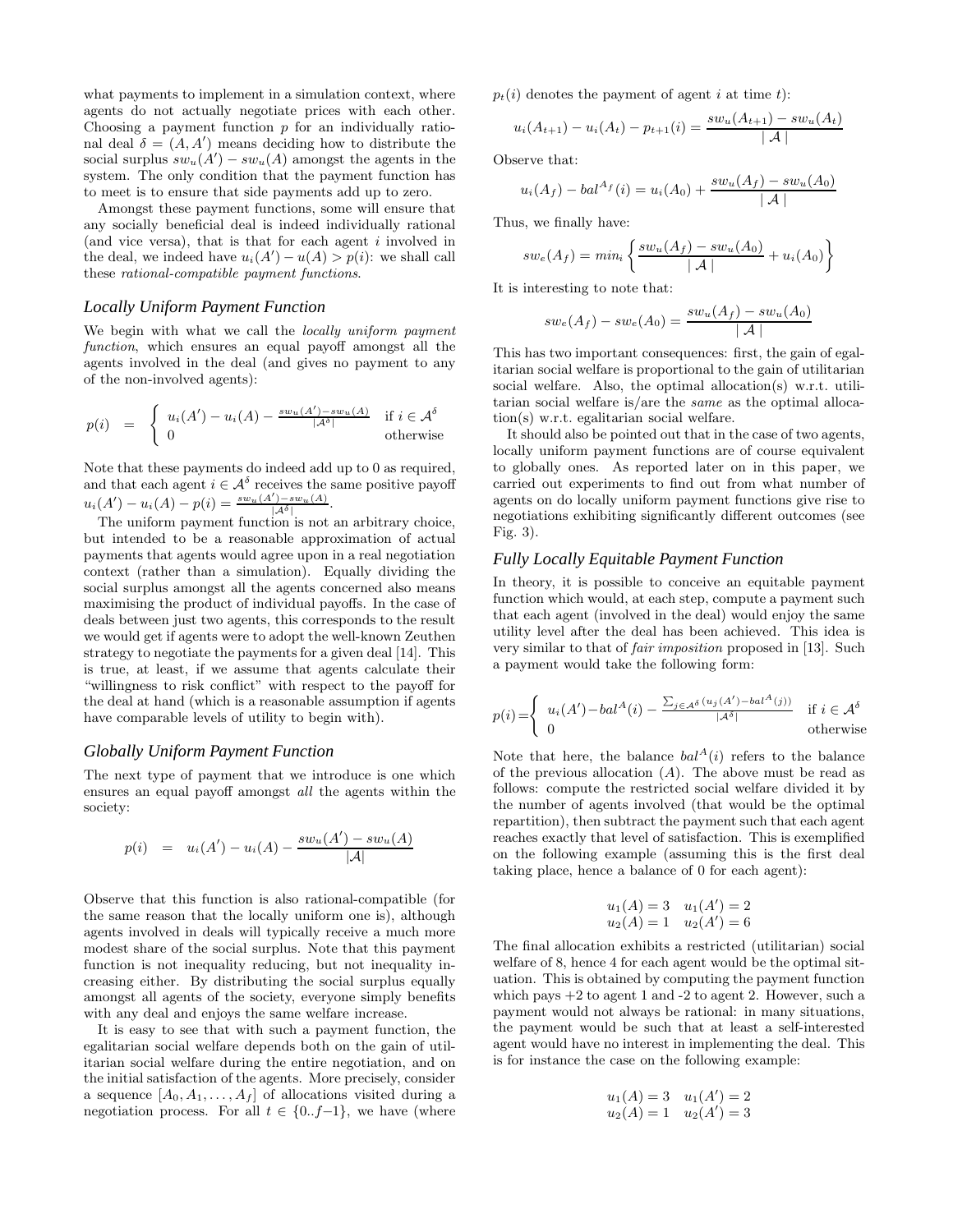In this case, the computed payment is  $+/- 0.5$ , and it is easy to see that agent 1 would not rationally accept such a deal. In general, a deal is only rational if every agent enjoys before the deal takes place a utility that is strictly lower than the mean of the restricted social welfare after the deal. This is then an example where a socially beneficial deal would not be individually rational for agents if they were to use this payment function, i.e. this proves that this payment function is not rational-compatible. The consequence is that it will change the structural properties of the framework: by restricting the number of feasible deals, certain sequences of deals (that could be rational with a different payment function) would not be explored. Clearly, this can be a good thing in some situations, as exemplified below:

$$
u_1(\lbrace r_1 \rbrace) = 2 \t u_1(\lbrace r_2 \rbrace) = 2 \t u_1(\lbrace r_1, r_2 \rbrace) = 104 u_2(\lbrace r_1 \rbrace) = 100 \t u_2(\lbrace r_2 \rbrace) = 0 \t u_2(\lbrace r_1, r_2 \rbrace) = 100 u_3(\lbrace r_1 \rbrace) = 0 \t u_3(\lbrace r_2 \rbrace) = 101 \t u_3(\lbrace r_1, r_2 \rbrace) = 101
$$

We first suppose that agents use *any* rational-compatible payment function, and that  $a_2$  initially holds the bundle  ${r_1, r_2}$  (initial social welfare is 100). Now the following deal sequence takes place: (i)  $a_2$  gives  $r_2$  to  $a_1$  (leading to a social welfare of 102), (ii)  $a_2$  gives  $r_1$  to  $a_1$  (leading to a social welfare of 104). No more rational deal is possible (giving any resource would result in a loss of 102).

Of course, a social welfare of 201 would have been attainable, by simply offering  $r_2$  to  $a_3$  as a first deal. Equitable deals (payment 0.5) would indeed have discarded the deals implemented in the suboptimal sequence, leaving only this deal possible. Whether this is a good thing or not in general, i.e whether this payment function behaves as a good heuristic in this context will be experimentally evaluated later on in this paper (see Fig. 2 and 4).

#### *Rational Locally Equitable Payment Function*

What would be the "most equitable" payment function that would still be rational-compatible? A slight modification of the previous payment function would in fact suffice to make it rational-compatible: compute the payment function such that it makes every agent marginally better off, then allocate the remaining payments induced by the deal so as to reduce inequalities as much as possible (that is, give the remaining social surplus to the agent currently worse off).

For a deal  $\delta = (A, A')$ , formally, this payment can be defined as the function  $p$  maximizing

$$
min_{i \in A^{\delta}} \left\{ u_i(A') - bal^A(i) - p(i) \right\}
$$

where  $bal<sup>A</sup>(i)$  is the balance of agent i before the deal, and under the two following constraints:  $p$  has to be a payment function  $(\sum_{i \in \mathcal{A}} p(i) = 0)$  and the deal must be rational  $(\forall i \in \mathcal{A}^{\delta}, u_i(A') - u_i(A) > p(i))$ . Obtaining an analytic formulation for  $p$  in the general case is difficult. However, in the case of bilateral negotiation, the solution to the above constraint equation for any socially beneficial deal  $\delta = (A, A)$ involving agents  $i$  and  $j$ , can easily be computed. First note that in case the deal is rational with the fully locally equitable payment, this defines our payment function. Otherwise, observe that there is necessarily a single agent, say  $i$ , such that  $u_i(A) \geq (u_i(A') + u_j(A'))/2$ . This is so, because if both agents met this condition, then the deal would be fully equitable, while if neither of them met the condition,

the deal would clearly not be be individually rational. Now we fix the payment for that agent  $i$ , in such a way that this agent is just marginally better off, in order to make the deal rational. That is,  $p(i) = u_i(A') - u_i(A) - \epsilon$  for some suitably small constant  $\epsilon > 0$ . Note that  $p(i)$  could be a positive or negative value; the payoff for i will be  $+\epsilon$  either way. Then we define the other payment as  $p(j) = -p(i)$ .

We take again our previous example (that proved fully equitable payment functions not to be rational-compatible), to show how this works. Agent 1 has been better off before the deal than the average utility after the deal. Its payment will  $p(1) = 2 - 3 - \epsilon$ , *i.e.* it receives an amount of  $1 + \epsilon$ from agent 2. After the deal, we have the following utilities (assuming there have been no earlier payments):

$$
u'_1(A') = 3 + \epsilon
$$
  

$$
u'_2(A') = 2 - \epsilon
$$

Whether this payment function outperforms other functions (as far as egalitarian social welfare is concerned) will be evaluated experimentally in this paper (see Fig. 1 and 5).

#### **4. EXPERIMENTAL METHODOLOGY**

Our experimental results are based on the following methodology: we first create the system (agents' utility functions and the initial allocation of goods), we then compute the optimal utilitarian social welfare, and we finally run negotiations (that is, let agents negotiate until no more deals are possible). Agents typically desire to hold several bundles (the details of how these utility functions are generated depends on the domain studied, and will be given later on). To avoid favouring a specific agent, the negotiation protocol is randomized: we pick an agent at random, and try to identify one rational deal involving this agent. Remember that as soon as one such rational deal meets the rationality constraints of the seller and the buyer, the deal is implemented and the allocation is updated. The results are averaged over 500 negotiation runs.

The reason why we compute the optimal utilitarian social welfare is that it serves to derive a (very generous) upper bound on optimal egalitarian social welfare: The best you can do is to optimize overall utility  $(=sw_u)$  and then use payments to distribute the overall wealth as evenly as possible (it is then simply  $1/n$  times the maximal utilitarian social welfare). In the restricted negotiation framework that we investigate here, this optimal value will seldom be attained. What will be highly significant will be the value of the final utilitarian social welfare, which would represent an upper bound under the constraints of the negotiation framework (e.g. restrictions to 1-deals, rationality constraints). Note that affecting the class of acceptable deals by employing a non-rational-compatible payment function falls into that category. Again, distributing the overall wealth as evenly as possible would be the optimal egalitarian outcome (recall that a theoretical equitable payment function would allow to attain this value).

To sum up, the experimental results reported in this paper will typically mention the following outcome values:

- (1) the value of the *optimal utilitarian welfare*  $(sw_u^{opt}/n)$ , upper bound in unrestricted negotiation frameworks;
- (2) the value of the *final utilitarian welfare*  $(sw<sub>u</sub>/n)$ , upper bound under the constraints imposed during this negotiation;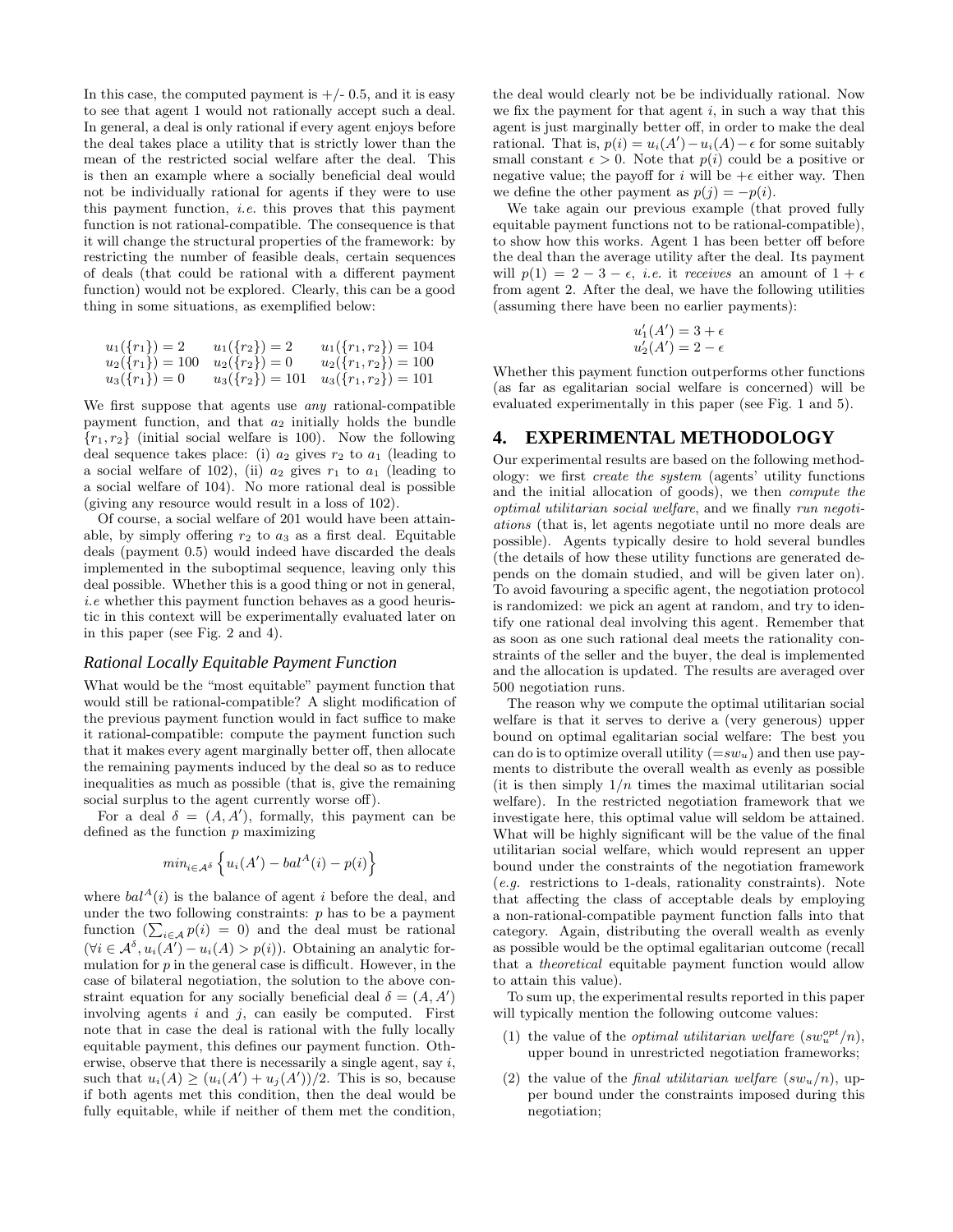(3) the value of the *final egalitarian welfare*  $(sw_e)$ , after negotiation took place.

The difference between (1) and (2) is an indicator for what we shall call the protocol bias. The difference between (2) and (3), more interesting to us, permits to appreciate the payment function bias. Comparison with the initial value of the egalitarian welfare proved to present very little interest in our experiments: it has been omitted for the sake of readability.

Figures presented in the next two sections exhibit curves defined by the following parameters: (1) the type of social welfare measured (SWe or SWu/n); (2) whether the social welfare shown is the optimal value or the final value; (3) the payment function used; and (4) the type of distribution used.

#### **5. MODULAR DOMAINS**

We start with very simple domains of negotiation, where no synergies can occur between different items of the bundles agents hold. In this case agents' utility functions are said to be *modular*. We generate these functions by simply picking 50 resources for each agent, and assigning random coefficients between 0 and 100. Note that in this case the optimal utilitarian social welfare can be easily computed: It suffices to assign each item to the agent who values it the most. (This allows in particular to run experiments with a large number of items). A recent (somewhat surprising) complexity result, due to Bouveret and Lang [2], shows that the difficulty of the corresponding problem largely differs for egalitarian frameworks without money: Optimising the egalitarian social welfare is an NP-hard problem, even when agents use modular functions (this is even true when they all use the same utility function). This is not the case in our setting though, because of the use of money (which allows us to separate the process of maximising overall utility and then distributing that utility evenly amongst the agents). A final important point to note is that the complexity of the overall negotiation process remains polynomial in this case, because the length (number of deals) of rational negotiations in modular domains is known to be linear [6].

#### *Locally Uniform vs. Rational Locally Equitable*

The first set of experiments has been run with 5 agents using modular utility functions, deals enhanced with rationalcompatible payment functions. The number of resources varies between 50 and 150. Recall that in this case, we know that the optimal utilitarian social welfare will be reached  $(i.e.$  there is no "protocol bias"): the experiment will really measure the "payment function bias". To put it another way, if there were such a thing as a rational-compatible fully equitable payment function, both curves would be equivalent.

Fig. 1 shows the final egalitarian social welfare attained when locally uniform or rational equitable payments are used. It is striking that, first, both payment functions perform reasonably well (the ratio  $(sw_e/sw_u^{opt})$  is constantly higher than  $70\%$  and improves when the number of resources increases). The rational equitable payment is, as expected, significantly above the locally uniform one (84% vs. 70% for 60 resources, 93% vs. 80% for 120 resources, 96% vs. 83% for 150 resources). However, given that this latter payment is, as argued before, the "most equitable" conceivable



Figure 1: Modular Domains (I)

rational-compatible payment function, it is still surprising to see how close the "strategically justified" locally uniform payment stands.

#### *Fully Locally Equitable*

The second series of experiments (Fig. 2) carried out in modular domains tests the assumption that fully equitable deals can be a good heuristic in our negotiation setting, despite reducing the number of feasible deals. The results are unambiguous: in modular domains, this is far from being the case. The protocol bias (which exists in this case), is illustrated by the ratio between the optimal value and the final  $sw_u/n$  reached when allowing only fully equitable deals. For 50 resources already, the figure is around 75%, and drops to 50% for 150 resources. This really measures the loss due to the restriction put on the framework. Worse than that, the final  $sw_e$  exhibits a figure  $(sw_e/sw_u^{opt})$  of 45% for 50 resources, shrinking down to 16% for 150 goods. Actually, the final egalitarian social welfare hardly increases in this setting. This really proves that this restriction is simply too hard to be met, and almost freezes the negotiation process.



Figure 2: Modular Domains (II)

## **6. NON-MODULAR DOMAINS**

In many situations, the assumption that resources have no synergies between them will be highly unrealistic. It is then very important to investigate the outcome of negotiation in such (non-modular) domains. The first experiments that we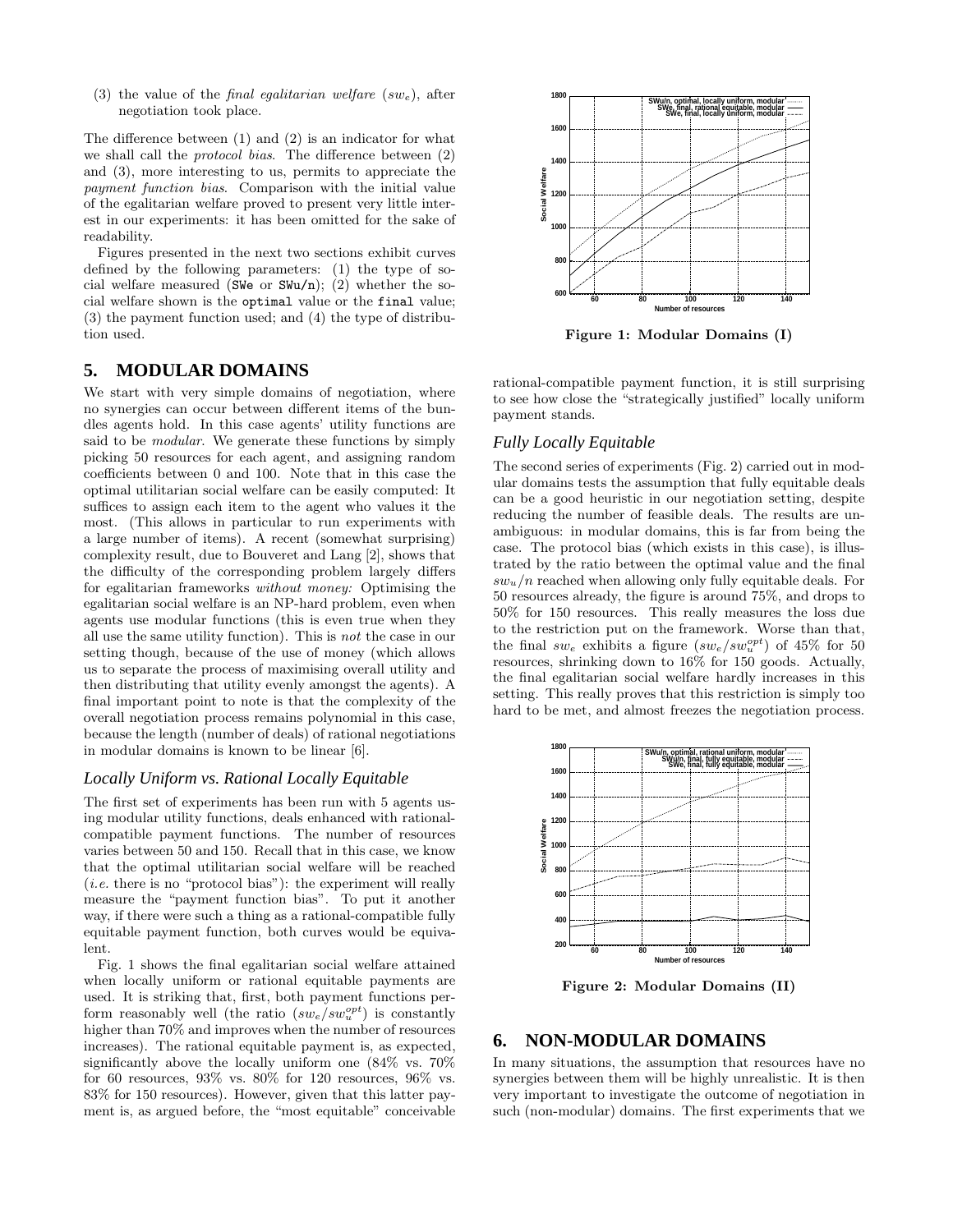envisaged were produced using a uniform distribution for the generation of the structure of utility functions. The results (not reported here), regarding the final egalitarian welfare, turned out to be very good. This simply reflected the fact that uniform distributions tended to distribute evenly the participants' needs: agents were seldom in conflict.

#### *Realistic Distributions*

In order to get realistic agent preferences we decided to make use of the CATS bid generator [11], primarily designed for the use with combinatorial auctions. The output of the CATS software is a set of bids, taking the form of XOR demands  $\langle b_1, p_1 \rangle \ldots, \langle b_n, p_n \rangle$ , where  $b_i$  stands for the bundle of resources, and  $p_i$  stands for the value the agent assigns to this bundle. One problem that we faced when using CATS is the fact the output file contains only anonymous bids. This is perfectly suited for the case of studies of algorithms for the Winner Determination Problem in combinatorial auctions [4], because then you are not really concerned with associating resources with agents who claimed them, but only with computing the optimal solution. What we did to deal with this was to generate a (large) number of bids in a single shot (interacting in the same domain, it is likely that agents share a common dependency structure between goods). However, by allowing dominated bids to be generated, we permit agents to express different degree of preferences over the same bundles of goods. And finally, by picking (at random) only a subset of these generated bids, we allow agents to demand different bundles and admit that they may only partially share this common structure. The experiments reported in this section have been conducted using the CATS arbitrary distribution.

#### *Locally Uniform vs. Globally Uniform*

Fig. 3 shows the egalitarian social welfare reached when an increasing number of agents negotiate over 15 resources using locally uniform payments. Each agents claims 10 bundles. Recall that, as mentioned in the previous section, when there are no more than two agents, the locally uniform payment and the globally uniform payment coincide.



Figure 3: Non-Modular Domains (I)

First notice that, as expected, the final  $sw_u/n$  decreases exactly as a  $1/n$  curve. Intuitively, we could have expected the final  $sw_e$  to decrease at the same speed. This turns out not to be the case: from 2 to 3 agents,  $sw_e$  decreases by 65%, whereas a  $1/n$  decrease rate would have been of 33%. This observation can be explained in the light of the locally uniform payment function singularity: when there are no more than two agents, the locally and globally uniform payment are identical, in which case the inequalities between both agents will not increase during the negotiation. In other words, as explained in the previous section, the gain of  $sw_e$ between the beginning and the end of the negotiation will be equal to the gain of  $sw_u$  divided by n. This explains why the final  $sw_e$  for two agents is close to the final  $sw_u$ .

On the contrary, for more than 2 agents, each bilateral deal will only favor the two agents involved in it, and will thus potentially increase inequalities between agents contracting many deals, and others. This allows us to explain the rapid decrease of  $sw_e$  at the beginning of the curve.

#### *Fully Locally Equitable vs. Locally Uniform*

Next we compare fully locally equitable payment functions and locally uniform payment functions (Fig. 4). The results show that negotiation using fully equitable payments is notably less equitable than negotiation with uniform payments. This is so because the criterion is, again, too restrictive and prevents agents from contracting deals that could be rational (and hence improve social welfare). The fact that this function helps to select highly beneficial deals does not compensate for the loss incurred by these missed opportunities. This completes the answer to the question we left pending in Section 5: this payment function does not behave as a good heuristic, in this type of domains neither. The reason why the difference is far less important with uniform payment functions in these domains lies mainly in the fact that, typically, much fewer deals are contracted, and that values assigned to bundles are typically higher than those assigned to single resources (augmenting the probability to contract a fully equitable deal).



Figure 4: Non-Modular Domains (II)

## *Rational Locally Equitable vs. Locally Uniform*

In this last series of experiments, we show that rational equitable payments slightly outperform uniform payments as far as the satisfaction of the poorest agent is concerned. (Remember that feasible deals being the same for these two types of payments, and payment functions adding up to zero at the end of a given negotiation, the fact that final values of averaged utilitarian welfare are similar should come as no surprise.) In Fig. 5, we observe that the difference with uniform payments is marginal for small number of resources,